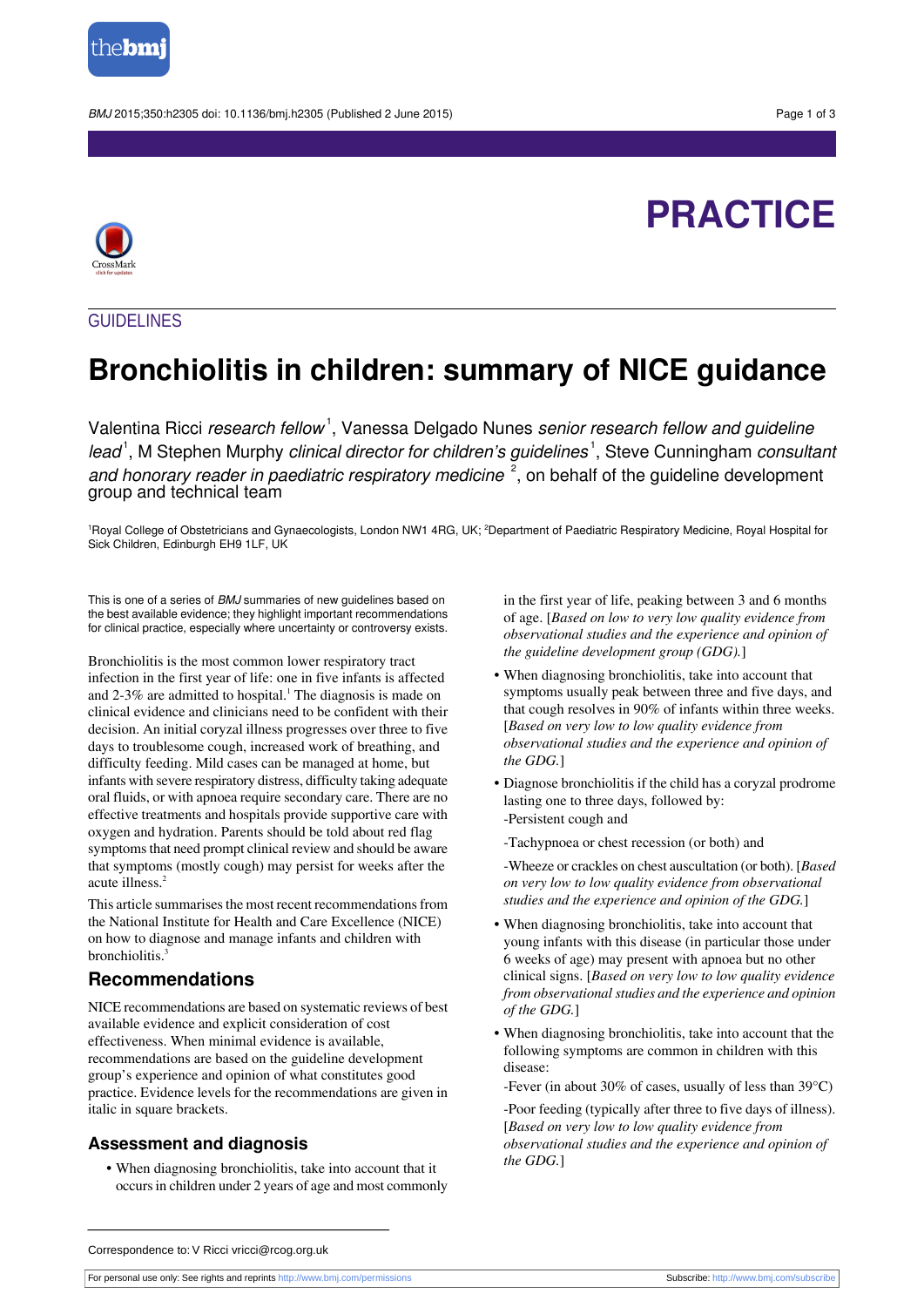#### **The bottom line**

- **•** A diagnosis of bronchiolitis helps parents understand that cough may persist for six weeks or more after acute illness
- **•** Because acute bronchiolitis may become more severe, provide parents with red flag symptoms that should prompt clinical review
- **•** Admission to hospital is for infants who cannot maintain adequate oral hydration or who have severe respiratory distress, apnoea, or hypoxia
- **•** There are no effective treatments and minimal handling with adequate hydration is most important, with supplemental oxygen if needed

#### **How patients were involved in the creation of this article**

Committee members involved in the development of this guideline included two lay members who actively contributed to the formulation of the recommendations summarised here.

#### **When to refer**

• Immediately refer children with bronchiolitis for emergency hospital care (usually by 999 ambulance) if they have any of the following:

-Apnoea (observed or reported)

-Appear seriously unwell to a healthcare professional

-Severe respiratory distress—for example, grunting, marked chest recession, or a respiratory rate of more than 70 breaths/min

-Central cyanosis

-Persistent oxygen saturation of less than 92% when breathing air. [*Based on the experience and opinion of the GDG.*]

• Consider referring children with bronchiolitis to secondary care if they have any of the following:

-Respiratory rate of more than 60 breaths/min

-Difficulty with breast feeding or inadequate oral fluid intake (<75% of usual volume)

-Clinical dehydration. *[Based on the experience and opinion of the GDG.*]

**•** When deciding whether to refer a child with bronchiolitis to secondary care, take account of the following risk factors for more severe bronchiolitis:

-Chronic lung disease (including bronchopulmonary dysplasia)

-Haemodynamically significant congenital heart disease

- -Age in young infants (under 3 months)
- -Premature birth, particularly less than 32 weeks

-Neuromuscular disorders

-Immunodeficiency. [*Based on very low to moderate quality evidence from observational studies and the experience and opinion of the GDG.*]

**•** When deciding whether to refer a child to secondary care, take into account factors that might affect a carer's ability to look after a child with bronchiolitis—for example: -Social circumstances

-The skill and confidence of the carer in looking after a child with bronchiolitis at home

-Confidence in being able to spot red flag symptoms (see section "Key safety information" below)

-Distance to healthcare facility in case of deterioration. [*Based on the experience and opinion of the GDG.*]

#### **When to admit**

- **•** Measure oxygen saturation in all children who present with suspected bronchiolitis, including those presenting to primary care, if pulse oximetry is available. [*Based on very low quality evidence from one observational study and the experience and opinion of the GDG.*]
- **•** Clinically assess the hydration status of children with bronchiolitis. [*Based on the experience and opinion of the GDG.*]
- **•** When assessing children in a secondary care setting, admit them to hospital if they have any of the following: -Apnoea (observed or reported)

-Persistent oxygen saturation of less than 92% when breathing air

-Inadequate oral fluid intake (50-75% of usual volume), taking account of risk factors and using clinical judgment

-Persisting severe respiratory distress—for example, grunting, marked chest recession, or a respiratory rate of more than 70 breaths/min. [*Based on the experience and opinion of the GDG.*]

**•** Do not routinely perform chest radiography in children with bronchiolitis because radiographic changes may mimic pneumonia and should not be used to determine the need for antibiotics. [*Based on very low quality evidence from observational studies.*]

### **Management of bronchiolitis**

- **•** Do not use any of the following to treat bronchiolitis in children:
	- -Antibiotics
	- -Hypertonic saline (nebulised)
	- -Adrenaline (nebulised)
	- -Salbutamol (inhaled or nebulised)
	- -Montelukast
- -Ipratropium bromide
- -Systemic or inhaled corticosteroids

-A combination of systemic corticosteroids and nebulised adrenaline

-Chest physiotherapy on children with bronchiolitis who do not have relevant comorbidities(such asspinal muscular atrophy or severe tracheomalacia). [*Based on very low to moderate quality evidence from randomised controlled trials and the experience and opinion of the GDG.*]

**•** Ensure healthcare professionals performing pulse oximetry are appropriately trained in its use specifically in infants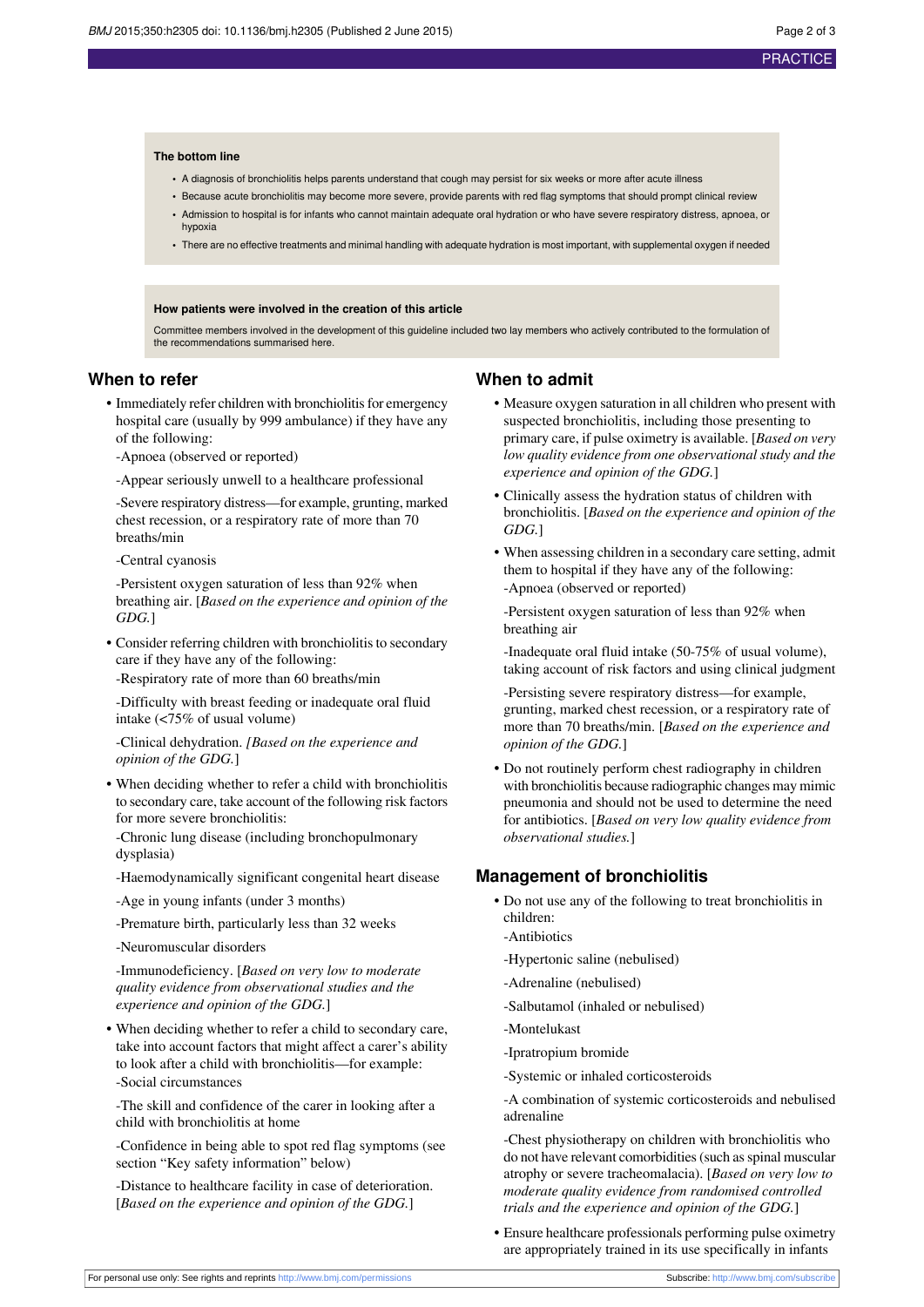and young children. [*Based on the experience and opinion of the GDG.*]

**•** Suspect impending respiratory failure and take appropriate action because intensive care may be needed in children with any of the following:

-Signs of exhaustion—for example, listlessness or decreased respiratory effort

-Recurrent apnoea

-Failure to maintain adequate oxygen saturation despite oxygen supplementation. [*Based on the experience and opinion of the GDG.*]

- **•** Give oxygen supplementation to children with bronchiolitis if their oxygen saturation is persistently less than 92%. [*Based on very low to low quality evidence from randomised controlled trials and the experience and opinion of the GDG.*]
- **•** Give fluids by nasogastric or orogastric tube in children with bronchiolitis if they cannot take in enough fluid by mouth. [*Based on very low to low quality evidence from randomised controlled trials and the experience and opinion of the GDG.*]
- **•** Consider upper airway suctioning in children who have respiratory distress or feeding difficulties because of upper airway secretions. [*Based on the experience and opinion of the GDG.*]
- **•** Perform upper airway suctioning in children with bronchiolitis presenting with apnoea even if there are no obvious upper airway secretions. [*Based on the experience and opinion of the GDG.*]

### **When to discharge**

- **•** When deciding on the timing of discharge for children admitted to hospital, make sure that the child: -Is clinically stable
	- -Is taking adequate oral fluids

-Has maintained oxygen saturation over 92% in air for four hours, including a period ofsleep. [*Based on the experience and opinion of the GDG.*]

### **Key safety information for looking after a child at home**

**•** Provide key safety information for children who will be looked after at home. This should include information for parents and carers on how to recognise developing red flag symptoms:

-Worsening work of breathing (for example grunting, nasal flaring, marked chest recession)

-Fluid intake less than 75% of normal or no wet nappy for 12 hours

-Apnoea or cyanosis

-Exhaustion (for example, not responding normally to social cues, wakes only with prolonged stimulation). [*Based on the experience and opinion of the GDG.*]

**•** Also provide information on the following:

-How to get immediate help from an appropriate healthcare professional if any red flag symptoms develop

-Arrangements for follow-up if necessary.

# **Overcoming barriers**

Increased confidence in diagnosing bronchiolitis should help healthcare professionals manage the condition without recourse to unnecessary referral and should avoid the use of inappropriate treatments. An accurate diagnosis could also help healthcare professionals provide appropriate information to parents and carers on the anticipated disease course and the red flag symptoms that should prompt parents to seek a clinical review. Accurate diagnosis and appropriate management should also reduce anxiety. It is important to inform parents and carers about the possibility of prolonged cough after bronchiolitis—often several weeks—to avoid unnecessary concern. The guideline should increase appropriate referral to secondary care, as well as appropriate decision making with regard to the need for admission and the criteria for timely and safe discharge from hospital. It should also help avoid unnecessary investigations (such as chest radiography) and treatments.

The members of the guideline development group were: Steve Cunningham (chair), Thomas Bourke, Kate Chadwick, Geoffrey John Crimmins, Julian Legg, Bhavee Mahesh Patel, Swansea; Clare van Miert, Julie McKnight, Debra Quantrill, Anshu Sharma. National Collaborating Centre for Women's and Children's Health technical team: Vanessa Delgado Nunes (from August 2014), Stephen Murphy, Anne Carty (from April 2014) Cristina Visintin (until April 2014), Valentina Ricci (from January 2014), Zosia Beckles, Jiri Chard (until August 2014), Katherine Cullen (until January 2015), Liz Bickerdike (until September 2013), Nitara Prasannan (until October 2014), and Paul Jacklin (from December 2014).

Contributors: All authors contributed to the initial draft, making revisions, and approving the final version for publication. VDN is guarantor. Funding: The National Collaborating Centre for Women's and Children's Health was commissioned and funded by the National Institute for Health and Clinical Excellence to develop this guideline and summary.

Competing interests: We declare the following interests based on the National Institute for Health and Care Excellence's policy on conflicts of interests ([www.nice.org.uk/Media/Default/About/Who-we-are/Policies](http://www.nice.org.uk/Media/Default/About/Who-we-are/Policies-and-procedures/code-of-practice-for-declaring-and-managing-conflicts-of-interest.pdf)[and-procedures/code-of-practice-for-declaring-and-managing-conflicts](http://www.nice.org.uk/Media/Default/About/Who-we-are/Policies-and-procedures/code-of-practice-for-declaring-and-managing-conflicts-of-interest.pdf)[of-interest.pdf](http://www.nice.org.uk/Media/Default/About/Who-we-are/Policies-and-procedures/code-of-practice-for-declaring-and-managing-conflicts-of-interest.pdf)): SC was the chair of the guideline development group and has no financial competing interests to declare. VR, VDN, and MSM are employees of the National Collaborating Centre for Women's and Children's Health, which is commissioned and funded by NICE to develop clinical guidelines. No authors received specific funding to write this summary. The authors' full statements can be viewed at: [www.bmj.](http://www.bmj.com/content/bmj/350/bmj.h2305/related#datasupp) [com/content/bmj/350/bmj.h2305/related#datasupp](http://www.bmj.com/content/bmj/350/bmj.h2305/related#datasupp).

Provenance and peer review: Commissioned; not externally peer reviewed.

- 1 Deshpande SA, Northern V. The clinical and health economic burden of respiratory syncytial virus disease among children under 2 years of age in a defined geographical area. Arch Dis Child 2003;88:1065-9.
- 2 Hall CB. Respiratory syncytial virus and parainfluenza virus. N Engl J Med 2001;344:1917-28.
- 3 National Institute for Health and Care Excellence. Bronchiolitis: diagnosis and management of bronchiolitis in children. (Clinical guideline ng9.) 2015. [www.nice.org.uk/guidance/ng9](http://www.nice.org.uk/guidance/ng9).

#### Cite this as: BMJ 2015;350:h2305

© BMJ Publishing Group Ltd 2015